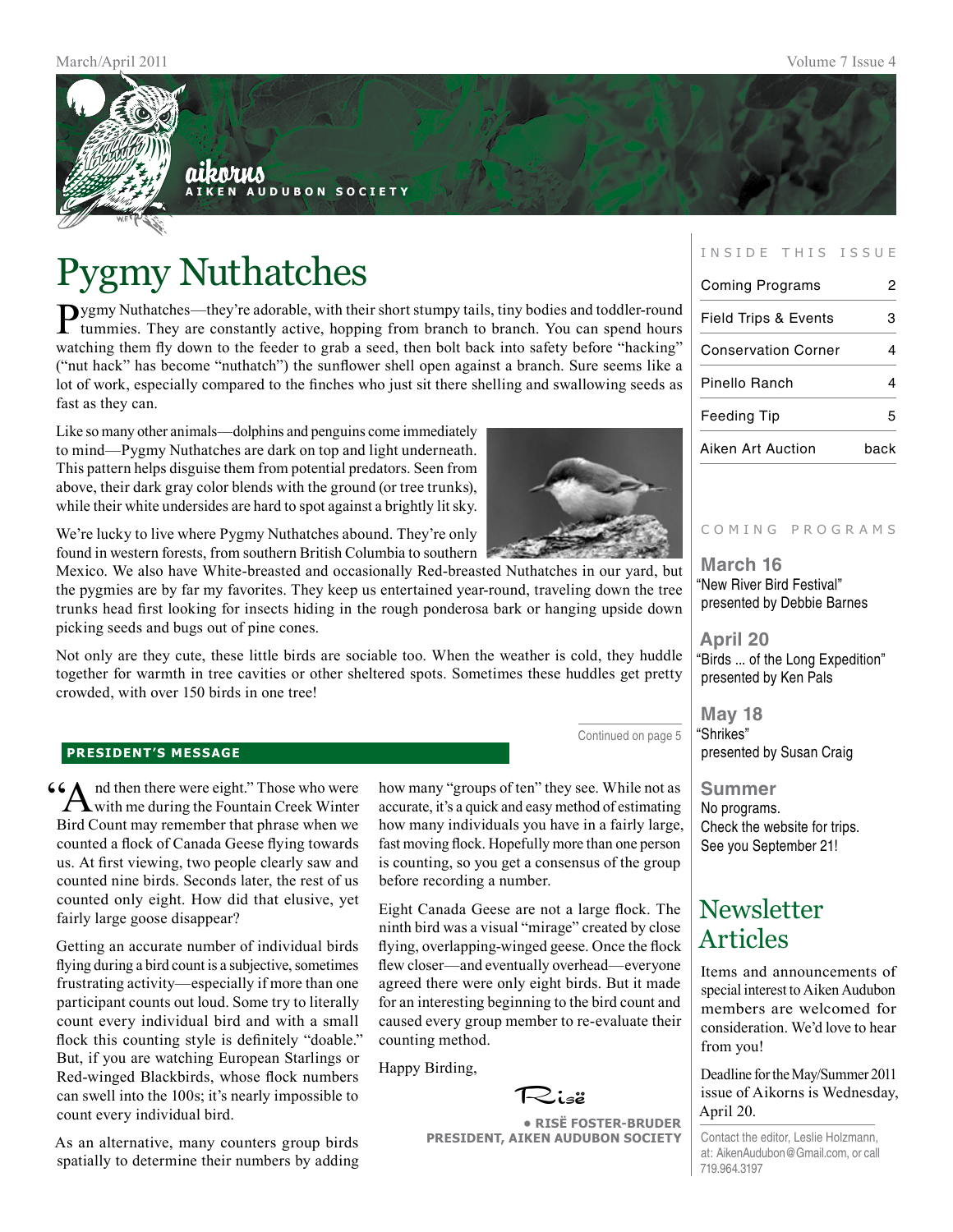### March 16 • Debbie Barnes New River Birding & Nature Festival Photo: debbie barnes

Have you ever attended a birding festival? Have you been<br>overwhelmed by the crowds and hard-to-keep-up-with guides? Have you ever had "Warbler Neck"? If you're looking for something different, the New River Birding and Nature Festival is the festival for you.

You can attend for one day, half a week or a full week. Located in and around New River Gorge in West Virginia, the timing is set to take advantage of prime warbler migration, with over 100 species seen. While enjoying the best guide-to-guest ratio among U.S. bird festivals, you will travel along the ridge lines so



**Cerulean Warbler**

you can look out on the warblers. This is so much better than always tilting your head back, straining to see a tiny bird ceaselessly flitting among the leaves. Warbler Neck! Not so much on this festival.

It is not just a Birding Festival; there are butterflies, moths, salamanders, millipedes, flowers and plants too. All the meals are included, and it is delicious! The people are fun and friendly and the evening programs are entertaining and informative.

If you can't travel to West Virginia, take an armchair tour on March 16!

## April 20 • Ken Pals Birds & More of the Long Expedition

Beginning in 1819, Major Stephen Long led a party of naturalists,<br>topographers, artists and others on a two-year expedition to discover some of the secrets of what Zebulon Pike called the Great American Desert—that vast land stretching from the Mississippi River to the Rocky Mountains. Join Ken Pals as he unfolds a story of anticipation, apprehension, discovery and loss. It was a time when a naturalist was the highest paid member of the trip and when many new species of plants and animals including birds were recorded for science.

Ken Pals is a retired El Paso County Nature Center Supervisor, now



serving as a part-time Interpretive Specialist with Bear Creek and Fountain Creek Nature Centers. His interests includes all things outdoors, especially birding, botany, mycology, gardening, and mountain climbing.

**Aiken Audubon programs are free and open to the public. They are held at the Colorado State Division of Wildlife building located at 4255 Sinton Road. Coffee and socializing is at 6:30 pm and programs begin at 7 pm. Please use the back entrance.** *Note***: Sinton Road runs parallel to I-25 on the east side, between Garden of the Gods Road and Fillmore Street.**

### We're On Display!

A iken Audubon is being featured in the glass case at the Briargate branch library during the month of March. Books, photographs, binoculars, and even a few stuffed birds are on display, all intended to catch the attention of a future birder.

Come admire our efforts, talk up birding with an unsuspecting library patron, and invite them to the next Aiken meeting!

#### AIKEN AUDUBON B O A R D M E M B E R S

**President** Risë Foster-Bruder 719.282.7877

**Vice President** Frank Dodge 719.548.9863

> **Secretary** Christine Bucher 719.596.2916 baccab@aol.com

**Treasurer** Arlene Sampson 719.574.6134

**Program Chair** Debra Barnes 303.947.0566 kfoopooh@yahoo.com

**Conservation Chair** (Position open)

> **Publicity Chair** Christine Bucher 719.596.2916 baccab@aol.com

**Education Chair** Michael E. Whedon 719.243.2083 MEWhedon@gmail.com

**Field Trips** Jeannie Mitchell 719.494.1977 vancerus@earthlink.net

**Aikorns Editor/Web** Leslie Holzmann 719.964.3197 AikenAudubon@gmail.com

> **Hospitality** Arlene Sampson

> > 719.574.6134

**Christmas Count** position open

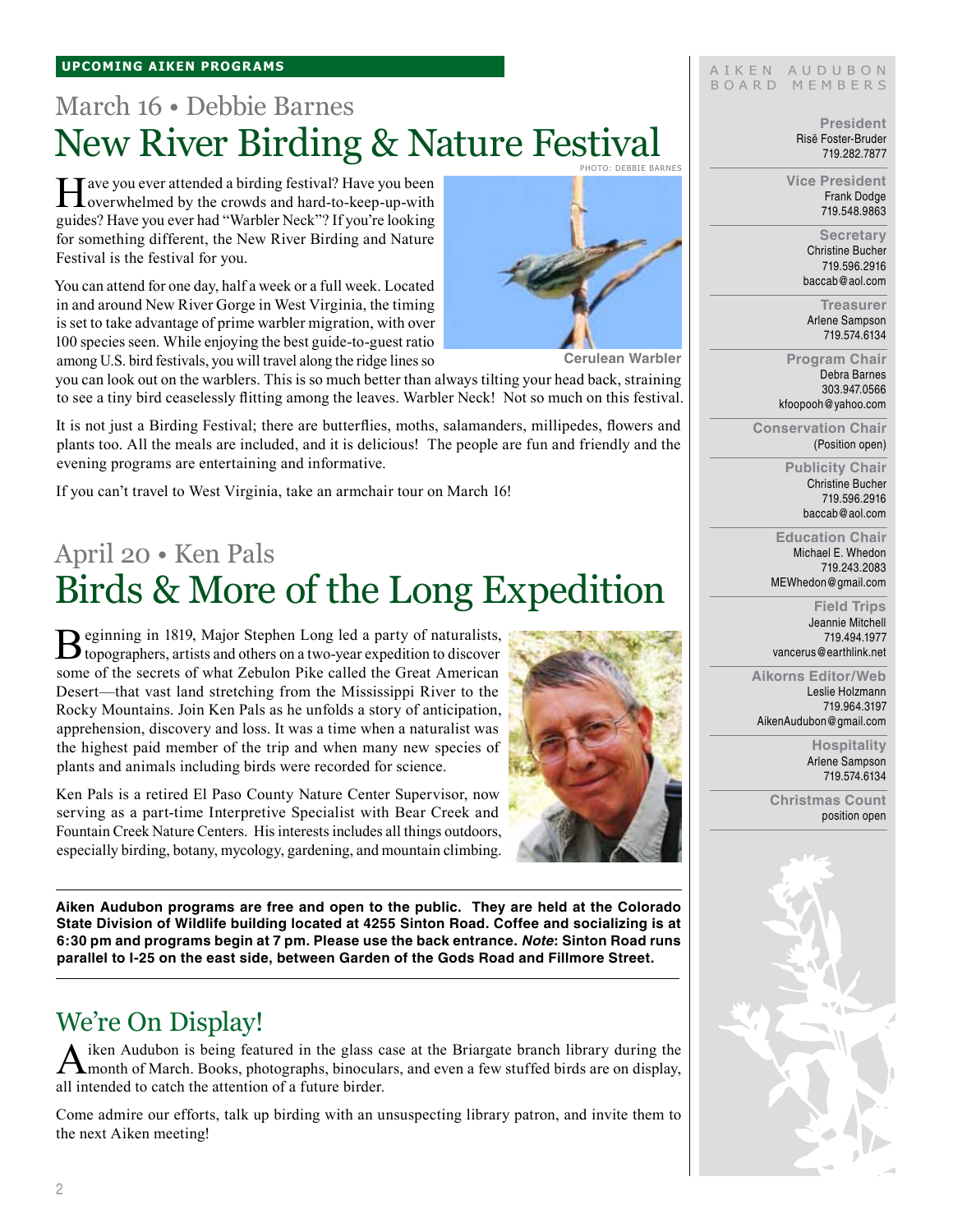#### **aiken audubon FIELD TRIPS**

**Everyone is welcome on Aiken field trips, regardless of experience level or membership in Audubon. Contact trip leader for details and to let them know you are coming. Don't forget to pack your binoculars, scope (if you have one), field guide, water, snack or lunch, hat, rain gear, sun screen, bug spray, camera(?), and some gas money for the drivers.** 

Note**: In cases of extreme weather, trips may be cancelled. If this might be a possibility, please contact the trip leader an hour before the scheduled meeting time.**

**To receive e-mailed reminders of upcoming field trips, send your name and e-mail address to AikenAudubon@gmail.com.**

### **Saturday March 5, 2011, 9 am to 1:30 pm** Hawks & Eagles!

Photo: Leslie Holzmann



Join us for the annual Audubon trip to Pueblo Reservoir in search of our national bird, the Bald Eagle. We will explore back roads in search of Golden Eagles, Ferruginous, Red Tailed and Rough-Legged Hawks, Merlin, Kestrel and Prairie Falcons on the

way to Pueblo. Please bring a sack lunch and a full tank of gas. We will be outside for short periods with a few short walks if the weather is bearable. This is a great trip for beginners!

Meet at Broadmoor Towne Center (Nevada and Lake Avenue) east of Starbucks. Plan to return by mid afternoon.

Please call Gary Conover, 719.635.2505, for more information. Reservations not required.

### **Tuesday, March 22, 8:30 – mid afternoon** Fountain Creek Regional Park & Big Johnson Reservoir

Ken is a retired Fountain Creek Nature Center supervisor/naturalist with 45 years of birding experience. He'll be leading this combined DFO/Aiken trip. Return time depends on weather and birds.

Might we still find the Pine Warbler? We'll see plenty of waterfowl, resident land birds, and possibly a few shorebirds while we explore the best birding locations in a park that lists over 290 species.

Bring water, snack, lunch and binoculars. Scopes are extremely helpful for birding at Big Johnson Reservoir.

Meet at Fountain Creek Nature Center, 320 Pepper Grass Lane, Fountain. A \$5 donation of birdseed for the nature center is welcomed.

RSVP is appreciated. Contact Ken at 719.471.0687

### **Saturday, April 9, 8:30am – mid-afternoon** Pueblo's Valco Ponds, Pueblo Reservoir, & Pueblo West

Brandon Percival is leading this trip to a diversity of habitats. Expect to walk about three miles on level ground in the morning (be prepared for muddy trails). We'll be looking for birds at the ponds and trees. We'll hope to see Bewick's Wren and Black Phoebe, among many other birds. After Valco Ponds, we'll scope Pueblo Reservoir looking for whatever birds might be around. We'll end in Pueblo West, where we'll look for Scaled Quail and Curve-billed Thrasher. There should see a good number of species on this trip!

Meet at Valco Ponds parking lot along Hwy 96 west of Pueblo. State park entry is now \$7 (exact change needed) or have an annual pass. Bring lunch.

Questions? Contact Brandon Percival at bkpercival@yahoo.com.

### For the latest information on field trips and events: www.AikenAudubon.com

#### **UPCOMING EVENTS OF INTEREST**

### Raptor ID Classes

**March 5: Eagles and others March 19: Falcons April 2: Accipiters "Forest Hawks"**

You can still catch the last two of Cheyenne Mountain State Park's Raptor ID program. These informative classes, taught by our own Debbie Barnes, are held on selected Saturdays from 12:25 to 2 pm at the state park Visitor Center.

Call 719.576.2016 to make reservations for the programs that interest you.

### **Thursday, April 7, 9 – 10:30 am**

### Hooray for Herons

Children ages 3-6, with an adult, will enjoy puppet shows, nature stories, crafts, hands-on activities, and discovery time on the trail. This is a Fountain Creek Nature Center "Nature Adventure."

Reservations required: 520-6745. Fee: \$4 for each participant including adults and siblings.

**Saturday, April 9, 10 am - Noon** 

### Return of the Herons

Each spring, Ggreat Blue Herons return to nesting sites along Fountain Creek. After an indoor presentation that includes a heron craft for kids, we'll travel to a local rookery to observe nesting activities.

Reservations required, 520-6745. Fee: \$4/ FCNC member, \$5/non-FCNC member.



Continued on page 5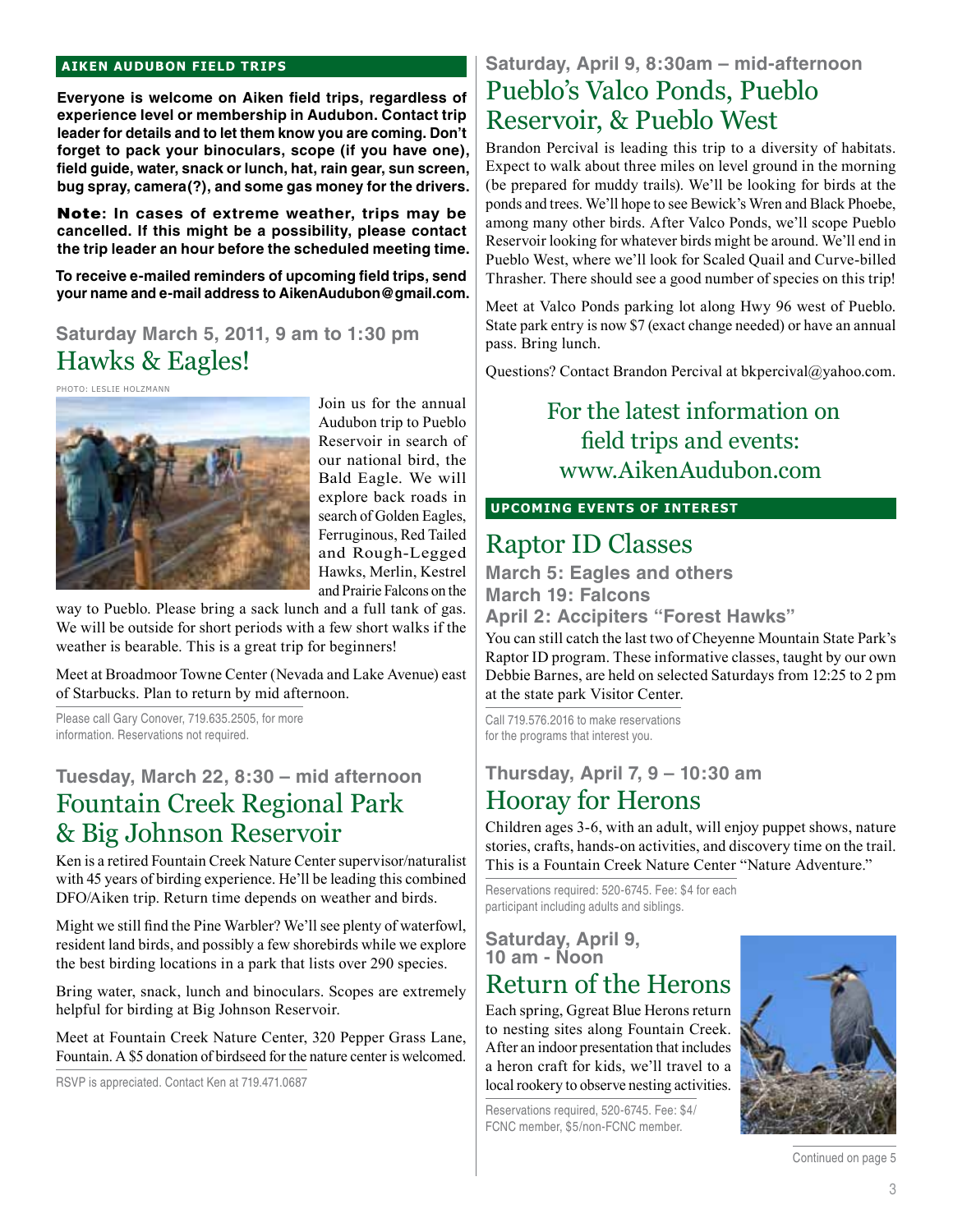#### **Conservation corner**

#### **Help Wanted!**

# Conservation Chairperson

**Passionate about bird conservation issues?** Can you make a few phone calls or use a computer to encourage others to get involved in environmentally significant activities? The position of Conservation Chairperson has been vacant for a couple of years now. Maybe you're the one to fill it!

Duties include:

- Acting as liaison between Aiken Audubon and the others that want our involvement in conservation-related issues. This includes the Colorado Audubon office, along with a variety of like-minded organizations.
- Conveying information from the state office and other groups to Aiken members who are interested in receiving reports. An e-mail tree is an easy way to let concerned birders know when to contact government officials about pending legislation.
- Providing content for the Conservation page of the Aikorns, published five times per year. Additional news could be added to the website as issues arise. These articles may be as simple as a summary of Audubon action on various "green" issues, or you may be more creative and write something of interest on this topic.
- Other potential activities might include writing letters to the newspaper, or attending and reporting back on other organizations' conservation-related events. You might have even more ideas.

The person we're looking for should be able to keep us informed and involved without creating unnecessary division over controversial issues.

This is an appointed Board position; the Board meets approximately five times per year, at 6:15pm on the first Wednesday of the month.

Does this sound like you, or anyone you know? We'd love to talk to you! Please contact the Aiken board at AikenAudubon@gmail.com. Individual contact information is in the right-hand column on page 2.

## **Audubon Colorado** Issues & Action

 $M^{e}$  tend to associate our local Audubon chapter with exciting field trips, informative programs, and friendly people, but Audubon also plays an important role in fostering bird-friendly legislation.

Audubon Colorado has a lobbyist, Jen Boulton, who works with the Colorado state legislature. Aiken contributes financial support for this position, so be sure to review her reports online at http://co.audubon.org/ issues.html. You can also sign up to have the legislative updates emailed directly to you.

Take advantage of these reports to write your representatives, an excellent way to make your voice count. Most people complain about governmental decisions, but only a few take the time to send their opinion to someone who can actually vote on an issue. Our elected officials know this, and pay attention to letters they receive. The Colorado Audubon website has information on how to contact those who represent us.

We all enjoy heading out to watch the birds. Let's take the time and effort to ensure that a diversity of species is here to be appreciated!

# Bird Pinello Ranch!

The Pinello Ranch, covering over 200 acres located just north of Venetucci Farm in Widefield, has long kept local birders' mouths watering for an opportunity to explore this secret world. Chock full of over half a dozen ponds, and with riparian habitat bordering Fountain Creek, this is truly a wildlife oasis.



The ranch is being slowly brought back to life by the Pikes Peak Community Foundation (PPCF), who own and operate Venetucci Farm. Hay meadows are being restored, a historic apple orchard is being replanted and a dozen or so cows are grazing. The ranch also provides the same type of outstanding wildlife habitat as Fountain Creek Regional Park a few miles downstream, which has documented 290 bird species and obtained Important Birding Area status from Audubon of Colorado.

The long term goal is to make Pinello Ranch self-sustaining. To do so will mean that both agricultural and wildlife aspects are managed together. The first step in this process will be surveying the bird population, adding a listing to the Colorado Division of Wildlife's Colorado Birding Trail and applying for IBA status.

Volunteers are being sought for bird surveys, tours and help with the IBA process. If interested please contact David Rudin, drudin@ ppcf.org .

> ● **David Rudin, Education Coordinator at Venetucci Farm**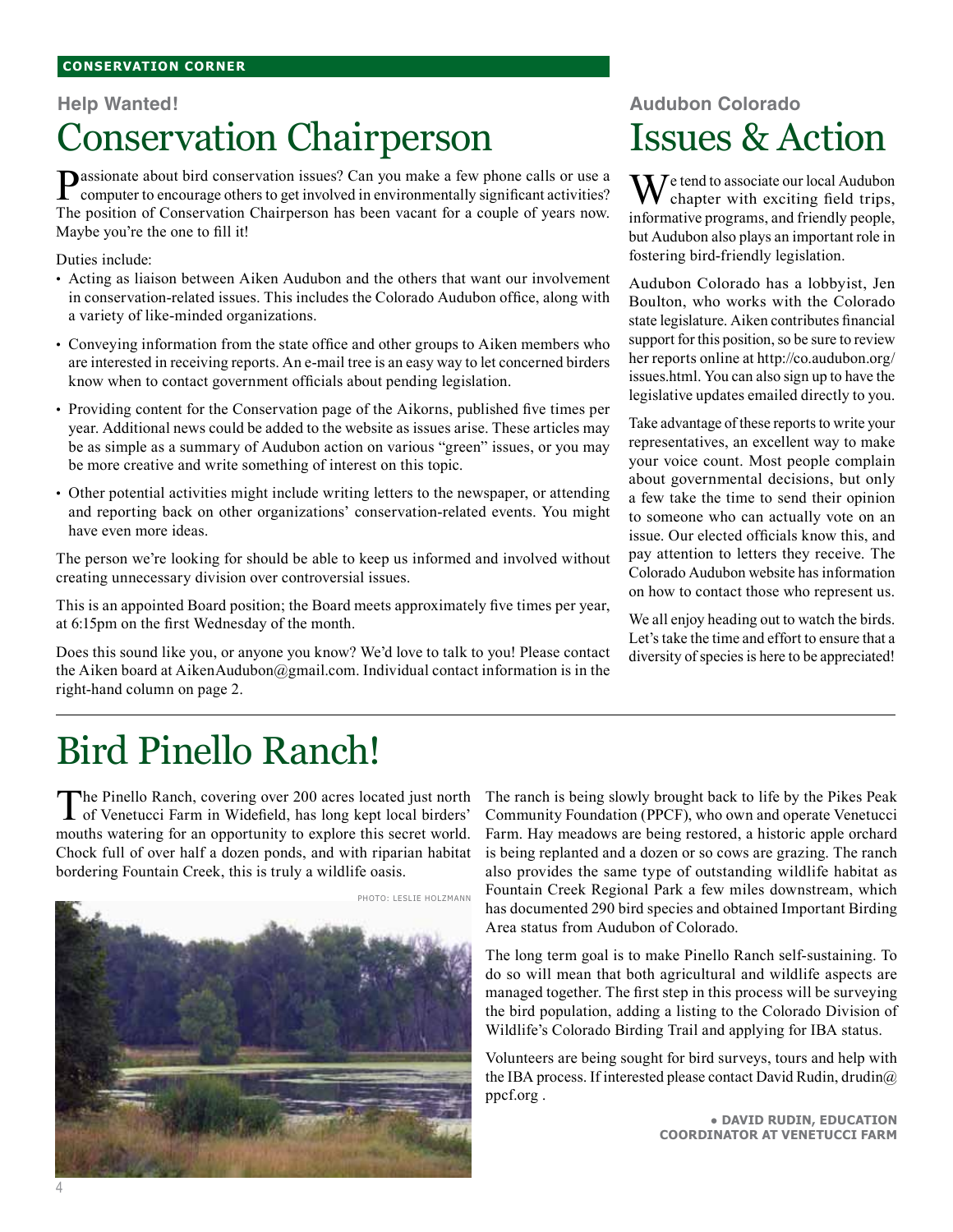#### **Pygmy Nuthatches, cont'd from front page**

Pygmy Nuthatches are devoted family birds. When nesting, other males (usually relatives) assist the father in gathering food for his mate and offspring while mom sits on the nest. If danger threatens, these companions even help with defense. At all times, they stick together like birds of a… exactly!



Pygmies are easy birds to entice into your yard. Pine forests are ideal habitat—these are birds who definitely prefer conifers, especially ponderosas. They enthusiastically accept offerings of black-oil sunflower seeds and suet blocks; even more popular is an ice-free water dish. Being cavity nesters, they will use artificial nest boxes, especially if no natural hollows are available. Just make sure the boxes are sized appropriately. Carpeting the interior

with loose woodchips will help them feel at home.

It's impressive that such small birds are able to handle the cold winters here. They don't have a lot of body mass for the amount of surface area exposed to the weather. It turns out that this is one of only a few species able to intentionally become hypothermic. Just like we do at home, these birds can "turn down the thermostat," regulating their body temperature to save energy. Add that neat trick to their habit of roosting together, and it's clear why they do just fine in the ice and snow.



While birders in most of the country must travel here to see Pygmy Nuthatches, a very similar species lives in the Gulf states—the Brown-headed Nuthatch. Maybe it's time for an Aiken fieldtrip to the Southeast?

● **Leslie Holzmann**

#### **FYI**

# Feeder Tip



We all like to feed the birds. Not Bird Photography only do feeders bring birds into our yards where we can more easily enjoy them, providing food during extreme weather can make a life or death difference.

However, one thing you should not feed the birds is bread. Not only does it mold easily, but sugary pastries (such as stale donuts) and white bread

are as bad for the birds as they are for people. Birds that fill up on the empty calories in such offerings will turn up their beaks at more nutritious foods. A healthy diet is critical at this time of year, when birds need all their strength to survive harsh winter weather.

### aikorus Aiken Audubon Society Membership/Subscription

**Sign Up For:**

One Year

 Two Years **Donation** 

**New** 

Renewal

Total

\$10.00 \$18.00

Name

#### Address

**Mail Check To:** Aiken Audubon Society 6660 Delmonico Dr. D-195, Colorado Springs, CO 80919

#### **events, cont'd**

### Birding for Beginners 101 Course

**Thursday Classes: April 14, May 5 & 19, 6:30 – 8:30 pm**

**Saturday Field Trips: April 16 & May 7 & 21, 7 – 11 am**

This series is designed for beginning bird watchers to learn the basics of birding and to develop and improve skills in identifying birds by sight and sound.

Reservations required, 520-6387. Fee: \$50/ FCNC member, \$60/non-FCNC member.

### **Saturday, April 16, 7 – 11am** Bird Photography

Join aspiring bird photographers Debbie Barnes and Leslie Holzmann for some tips on getting the shots you want. After a brief overview, we'll put our skills to work photographing the birds coming to the feeders at Audubon's new Kiowa Creek Ranch.

Bring your photo gear and a snack. Meet at the ranch, 10165 Hodgen

Road in Black Forest (the gate is on the south side of the road).

Questions? Email Debbie at kfoopooh@yahoo.com, or Leslie at 964-3197 or AikenAudubon@gmail.com.